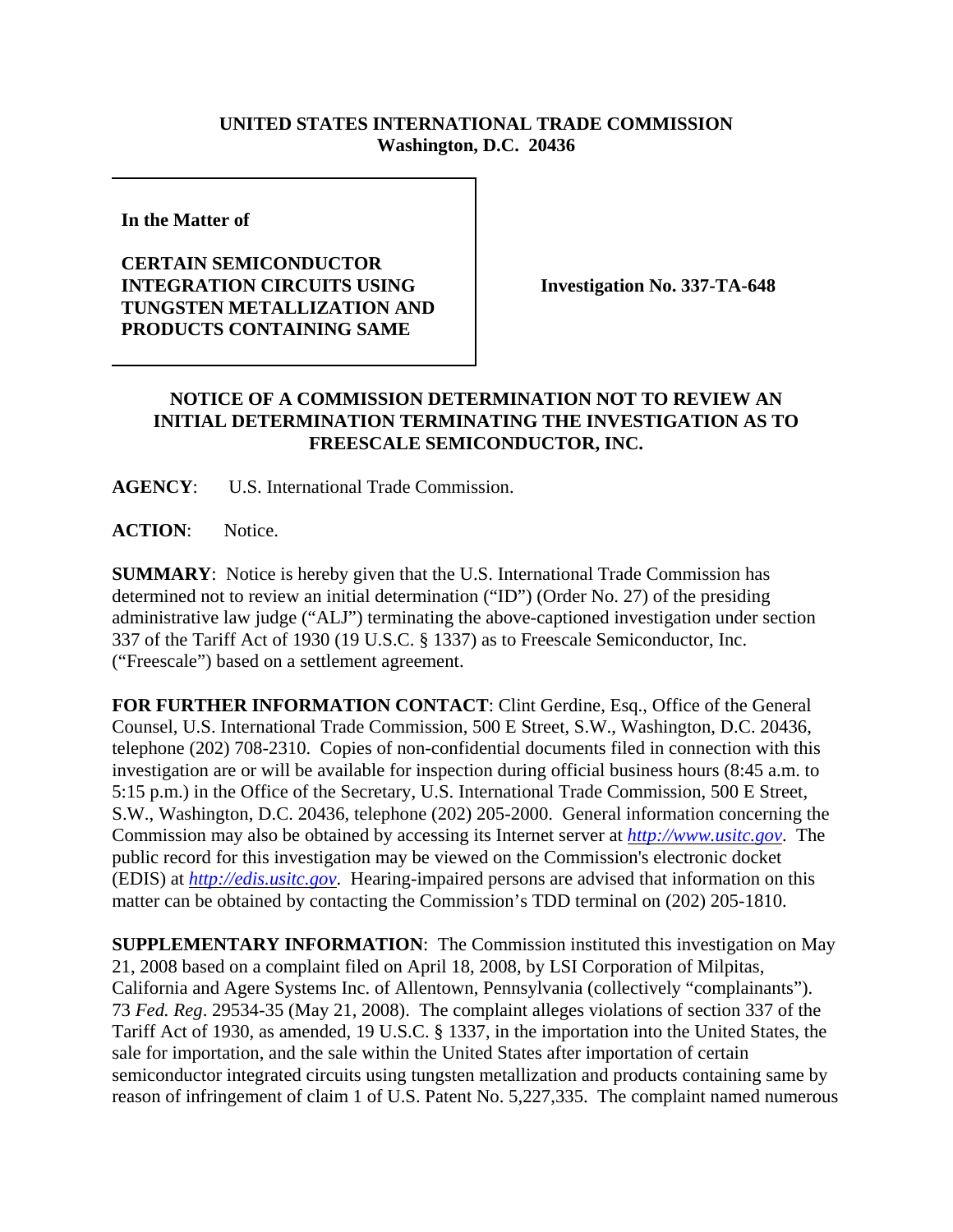respondents including Freescale of Austin, Texas. The complaint further alleged that an industry in the United States exists as required by subsection (a)(2) of section 337.

On September 2, 2008, the Commission issued notice of its determination not to review an ID granting the motion of complainants, respondent NXP B.V., and proposed respondent NXP Semiconductors USA, Inc. ("NXP Semiconductors") of San Jose, California to amend the complaint and notice of investigation to substitute NXP Semiconductors for NXP B.V. 73 *Fed. Reg.* 52064-65 (Sept. 9, 2008). On October 8, 2008, the Commission issued notice of its determination not to review an ID granting motion of complainants, respondent Micronas AG, and proposed respondent Micronas GmbH ("Micronas") of Germany to amend the complaint and notice of investigation to substitute Micronas GmbH for Micronas AG. 73 *Fed. Reg.* 61168- 69 (Oct. 15, 2008). On October 17, 2008, the Commission issued notice of its determination not to review an ID granting the motion of complainants to amend the complaint to add five additional respondents: (1) Dongbu HiTek Semiconductor Business of Korea; (2) Jazz Semiconductor of Newport Beach, California; (3) Magnachip Semiconductor of Korea; (4) Qimonda AG of Germany; and (5) Tower Semiconductor, Ltd. of Israel. 73 *Fed. Reg.* 63195 (Oct. 23, 2008)

Also, on November 19, 2008, the Commission issued notice of its determination not to review an ID granting, in-part, the motion of complainants to amend the complaint and notice of investigation to add two patent claims - dependent claims 3 and 4 - to the investigation which made new infringement allegations against the following respondents: (1) Freescale; (2) United Microelectronics Corp. ("UMC"); (3) Integrated Device Technology, Inc. ("IDT"); (4) AMIC Technology Corp. ("AMIC"); (5) Cypress Semiconductor Corp. ("Cypress"); (6) Grace Semiconductor Manufacturing Corp. ("Grace"); (7) Microchip Technology, Inc. ("Microchip"); (8) Micronas; (9) Nanya Technology Corp. ("Nanya"); (10) NXP Semiconductors; (11) Powerchip Semiconductor ("Powerchip"); (12) ProMOS Technologies, Inc. ("ProMOS"); (13) Spansion, Inc. ("Spansion"); and (14) Vanguard International Semiconductor Corp. ("Vanguard"). The ALJ denied the motion as to respondents UMC, AMIC, Microchip, Micronas, Nanya, NXP, Powerchip, ProMOS, and Spansion regarding claim 3, and as to respondents UMC, IDT, AMIC, Cypress, Freescale, Grace, Microchip, Micronas, NXP, Powerchip, ProMOS, Spansion, and Vanguard regarding claim 4. 73 *Fed. Reg.* 71044-45 (November 24, 2008). On December 8, 2008, the Commission issued notice of its determination not to review an ID extending the target date for completion of the investigation to January 21, 2010.

On October 28, 2008, complainants and Freescale filed a joint motion to terminate the investigation as to Freescale on the basis of a settlement agreement. The Commission investigative attorney filed a response in support of the motion on November 7, 2008.

The ALJ issued the subject ID on December 4, 2008, granting the joint motion for termination. No party petitioned for review of the ID pursuant to 19 C.F.R. § 210.43(a), and the Commission found no basis for ordering a review on its own initiative pursuant to 19 C.F.R. § 210.44. The Commission has determined not to review the ID.